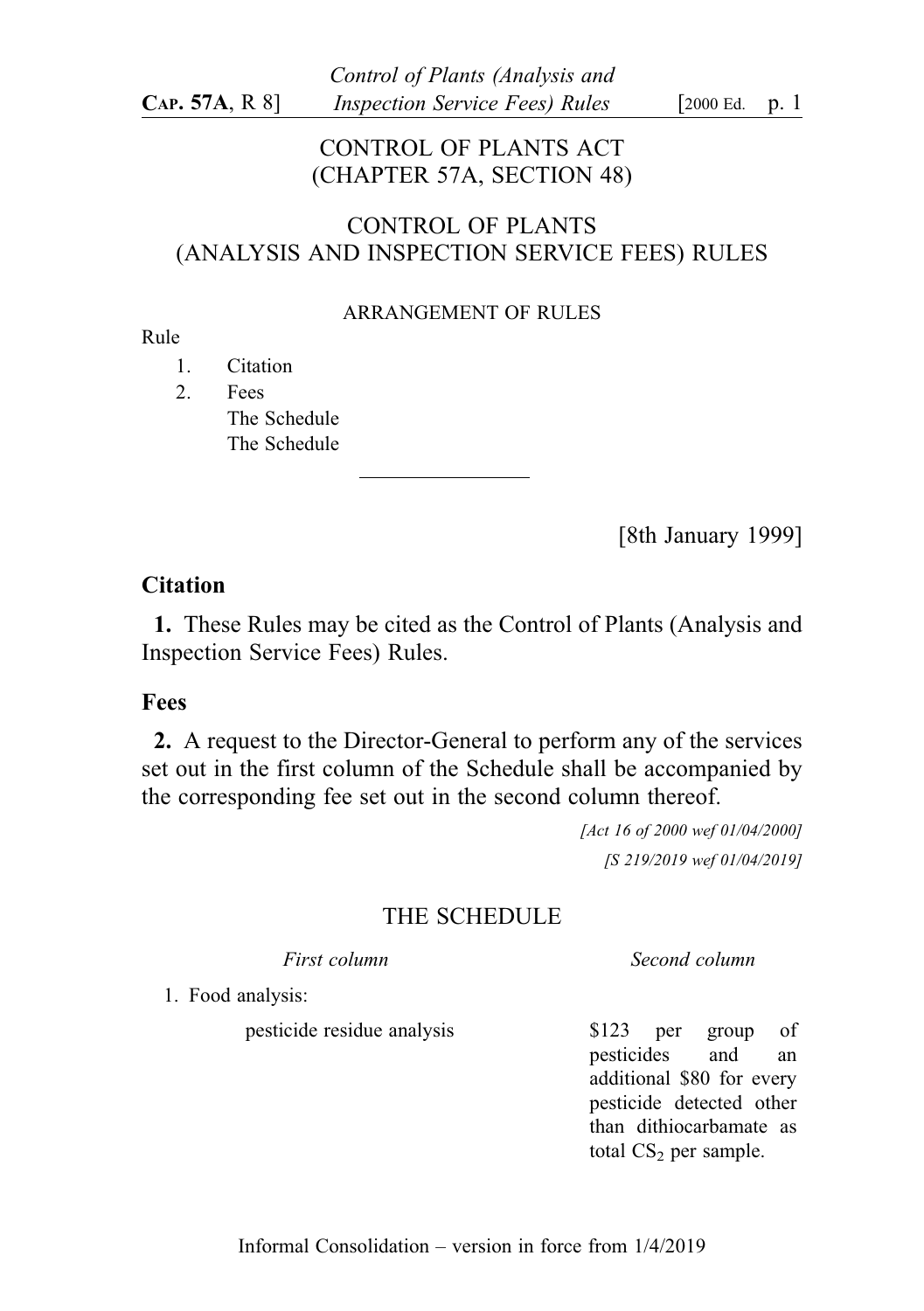|      |                              | Control of Plants (Analysis and               |                                                                                                         |
|------|------------------------------|-----------------------------------------------|---------------------------------------------------------------------------------------------------------|
| p. 2 | 2000 Ed.                     | <i>Inspection Service Fees) Rules</i>         | [ $CAP. 57A, R$ 8                                                                                       |
|      |                              | THE SCHEDULE - continued                      |                                                                                                         |
|      |                              | 2. Inspection of fresh fruits and vegetables: |                                                                                                         |
|      | (a) professional service fee |                                               | (i) \$63 per hour or part<br>thereof                                                                    |
|      |                              |                                               | $(ii)$ \$133 per hour or<br>part thereof<br>office<br>(outside<br>hours<br>or on<br>an<br>urgent basis) |
|      | technical service fee<br>(b) |                                               | $(i)$ \$38 per hour or part                                                                             |

(ii) \$80 per hour or part<br>thereof (outside (outside office hours or on an urgent basis).

thereof

[S 94/2000 wef 03/03/2000] [S 91/2001 wef 01/03/2001] [G.N. Nos. S 7/99; S 114/99]